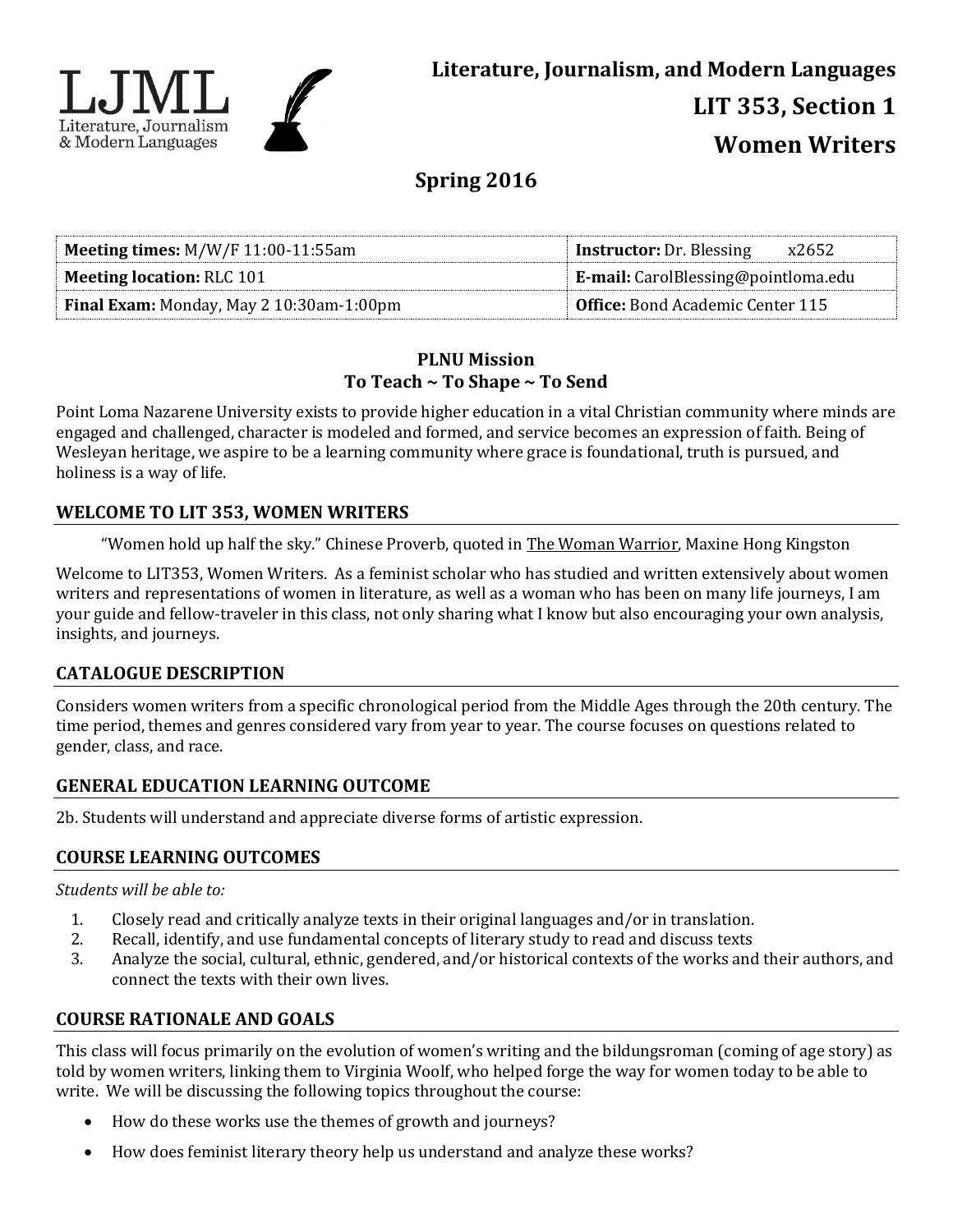- Are these writers essentialist or constructivist in their views of the sexes?
- How and why does the subject matter of female bildungsroman differ from those about males?
- What do these women writers have to say about the importance of being able to tell their stories?
- What place in the literary canon do these works deserve?
- What do these works say about the authors and their worlds, and ultimately, what do they have to say to us?

### **REQUIRED TEXTS (in order by assignments)**

Woolf, Virginia. *A Room of One's Own*. Bessey, Sarah. *Jesus Feminist*. Plath, Sylvia. *The Bell Jar*. Giovanni, Nikki. *Quilting the Black-Eyed Pea*. Walker, Alice. *The Color Purple*. Kingston, Maxine. *The Woman Warrior*. Cisneros, Sandra. *The House on Mango Street*. Robinson, Marilyn. *Housekeeping*. Kingsolver, Barbara. *The Bean Trees*. Walls, Jeanette. *The Glass Castle*.

#### **COURSE GROUND RULES**

- 1. This is an interactive course, rather than a lecture course. We will interact with the texts and with each other. Your attendance and participation are essential. Daily work is crucial, as well as a grounding in context and critical approaches, and is reflected by the heavily weighted proportion of the Reading Journal.
- 2. For each class meeting, you will be expected to have read the assigned material and written your journal entry if there was one due. You also need to turn in the term paper on time, as well as to take the exams at the time specified. No late work will be accepted, except in the case of medical emergencies.
- 3. Because the Literature, Journalism, and Modern Language department recognizes the power of language, all public language used in this course, including written and spoken discourse, will be inclusive. This standard is outlined by all major academic style guides, including MLA, APA, and Chicago, and is the norm in university-level work.
- 4. Much of the work we will do in this class is cooperative, by nature of the class discussions and general feedback given to written work and/projects; thus you should think of all your writing and speaking for and in class as public, not private, discourse. By continuing in this class, you acknowledge that your work will be viewed by others in the class.
- 5. Your oral participation makes the class more interesting for everyone and will affect your grade.
- 6. No Wikipedia or similar guides are to be used for papers or used as a substitute for the reading.
- 7. Put away your cell phones during class—no texting, receiving texts, or phone calls during class time.

#### **INCOMPLETES AND LATE ASSIGNMENTS**

Quizzes, homework, analyses, papers, in-class writings, and the midterm and final exams may not usually be made up—no late work is accepted, except for emergency situations. If you have an excused absence, turn in your paper early or electronically.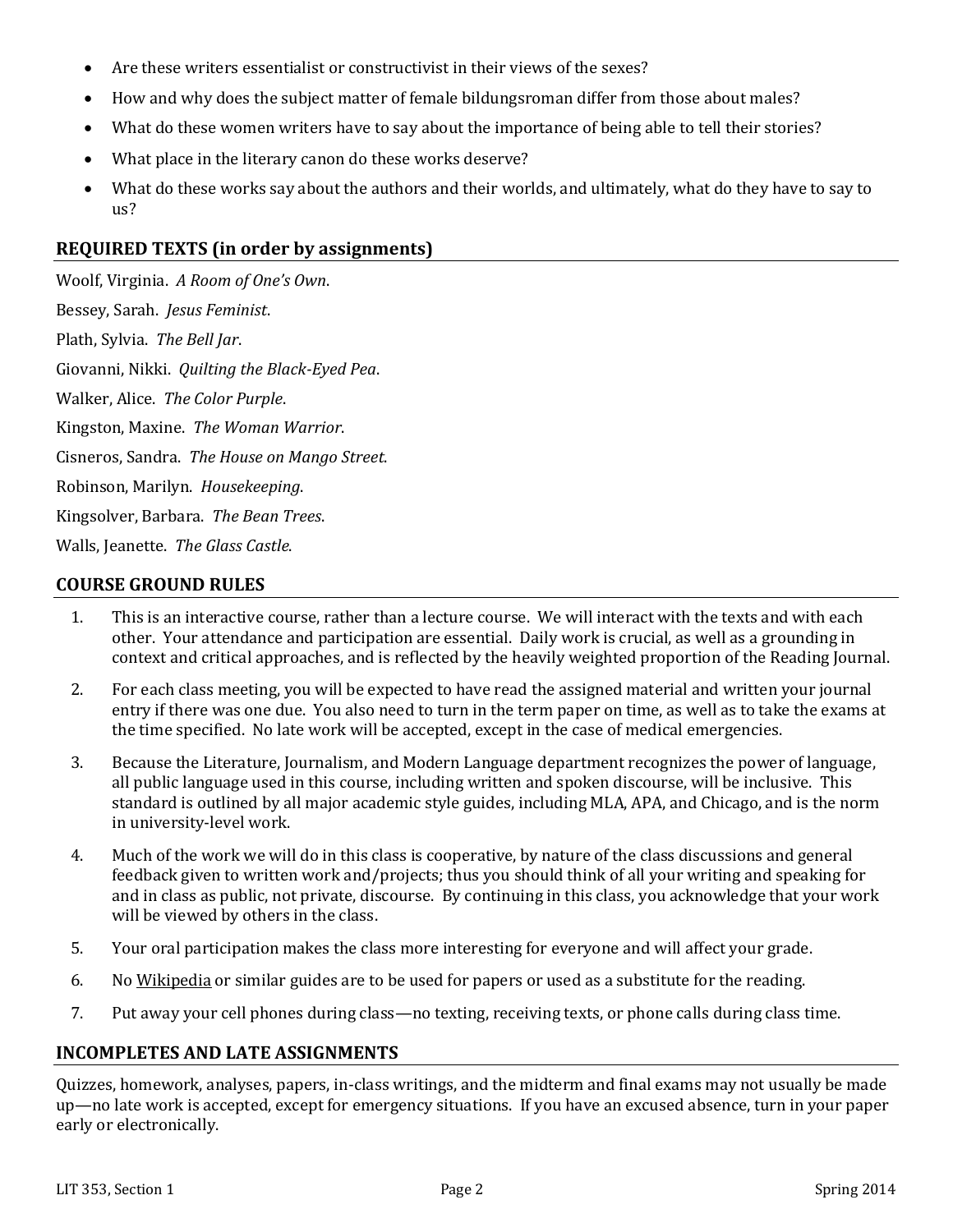### **ACADEMIC HONESTY**

Students should demonstrate academic honesty by doing original work and by giving appropriate credit to the ideas of others. Academic dishonesty is the act of presenting information, ideas, and/or concepts as one's own when in reality they are the results of another person's creativity and effort. A faculty member who believes a situation involving academic dishonesty has been detected may assign a failing grade for that assignment or examination, or, depending on the seriousness of the offense, for the course. Faculty should follow and students may appeal using the procedure in the university Catalog. See Academic Policies for definitions of kinds of academic dishonesty and for further policy information.

#### **ACADEMIC ACCOMMODATIONS**

If you have a diagnosed disability, please contact PLNU's Disability Resource Center (DRC) within the first two weeks of class to demonstrate need and to register for accommodation by phone at 619-849-2486 or by e-mail at DRC@pointloma.edu. See Disability Resource Center for additional information.

#### **ATTENDANCE AND PARTICIPATION**

Regular and punctual attendance at all classes is considered essential to optimum academic achievement. If the student is absent from more than 10 percent of class meetings, the faculty member can file a written report which may result in de-enrollment. If the absences exceed 20 percent, the student may be de-enrolled without notice until the university drop date or, after that date, receive the appropriate grade for their work and participation. See Academic Policies in the Undergraduate Academic Catalog.

#### **FINAL EXAMINATION POLICY**

The time and date of the midterm and final are firm: do not plan to be away during those dates.

#### **ASSESSMENT AND GRADING**

*Your grade for LIT 353 will be based on the following:*

- Attendance, and active participation in class, quizzes, and other in-class work: 10%
- Reading journals—Combination Canvas and typed. Once a week, post a 200-250 word entry on Canvas, answering the question of the day and posing a new question for the class. Canvas Journal postings are due by 9:00pm the night before class. On the first day of each new work, you will turn in a typed summary of a book chapter, article, or essay on the writer and/or her work. This entry is to be about 250 words on an 8½" x 11" page and turned in at class. You may use a print or database source. Include a citation for your sources, in MLA format. Do not summarize Cliff's Notes (or similar works), book reviews, or student essays: 15%
- Group oral presentation (three students)—on one of the assigned writers, to be presented on the first day for each writer: 10%

Sign-up in class. The reports are to be approximately 10 minutes long and must include the following information:

- Biographical background to author
- Major works/awards of the author
- How the author's personal and historical contexts influenced this work
- Author's writing style/genre of the work
- Major critical debates about the work
- What theme/issue/question you feel is most important connected to this author's work.

These projects are to be researched using sources outside of our textbooks and must include a one-page, twosided handout for the class on backgrounds to the author and her work. Include a Works Cited list in MLA format of at least three outside scholarly resources on the author and her work; do not use Wikipedia or similar materials. You may also use other visual aids.

- A midterm essay exam: 15%
- A final essay exam: 20 %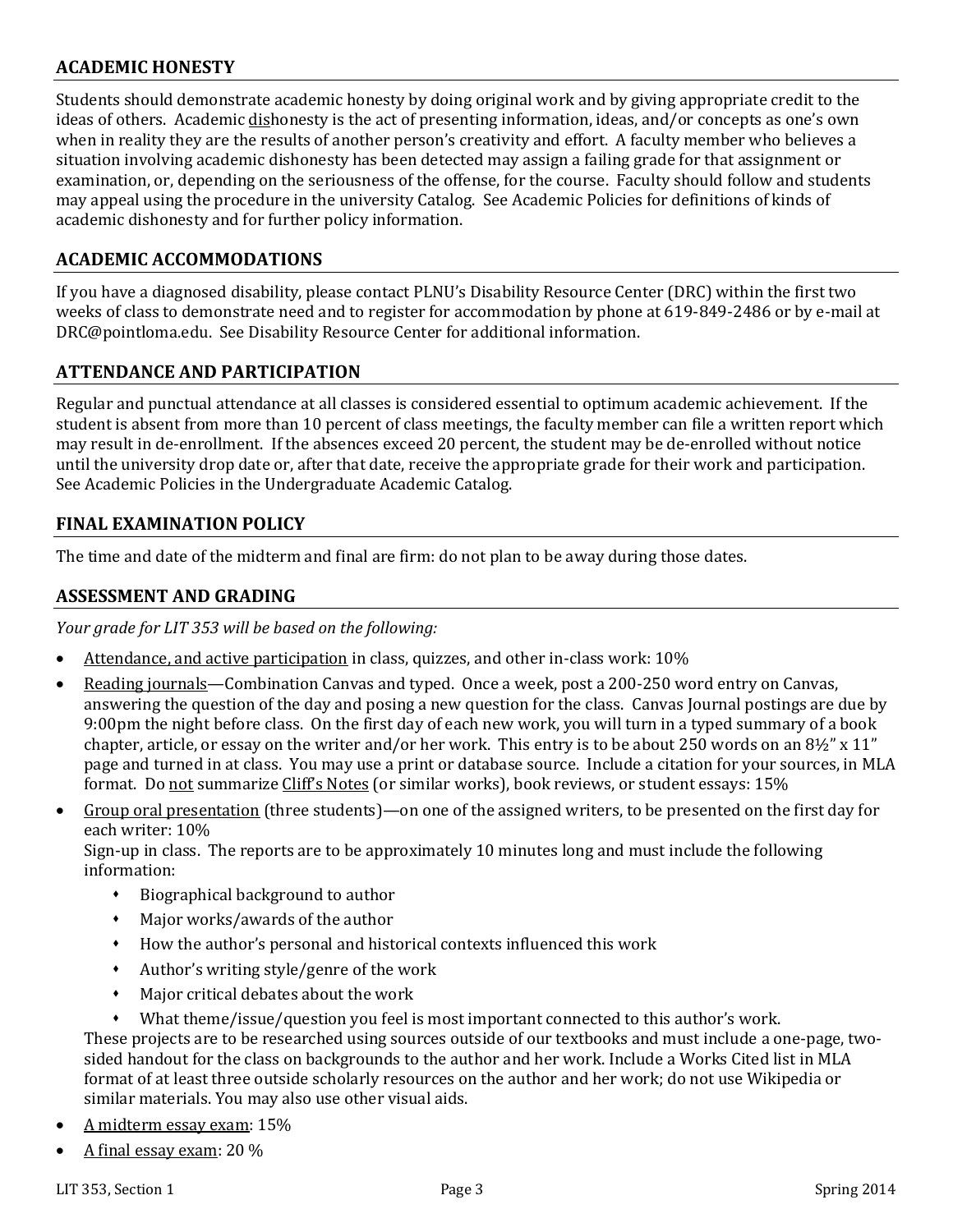• Two five page papers: 15% each (30%)

| <b>PERCENT</b> | <b>GRADE</b> |
|----------------|--------------|
| 93-100         | A            |
| 90-92          | A-           |
| 88-89          | B+           |
| 83-87          | B            |
| 80-82          | B-           |
| 78-79          | $C+$         |
| 73-77          | $\mathsf C$  |
| 70-72          | $C -$        |
| 68-69          | D+           |
| 63-67          | D            |
| 60-62          | D-           |

# **COURSE SCHEDULE AND ASSIGNMENTS**

| <b>DATE</b> | <b>IN CLASS COVERAGE</b>                                              | <b>WORK DUE</b>                                                                            |
|-------------|-----------------------------------------------------------------------|--------------------------------------------------------------------------------------------|
| 1/12        | Course Introduction; Handouts on women's writing and<br>bildungsroman |                                                                                            |
| 1/13        | Virginia Woolf-Backgrounds, A Room of One's Own, pp. 3-59             | Who is Shakespeare's sister? How<br>effective is this portrait?                            |
| 1/15        | Woolf: A Room of One's Own, pp. 60-118                                | What does Woolf say about the reasons<br>why women have not written in earlier<br>decades? |
| 1/18        | Martin Luther King, Jr. Day-No Classes                                |                                                                                            |
| 1/20        | Bessey: Jesus Feminist, pp. 11-69                                     | What does Bessey mean by the term<br>"Jesus Feminist"?                                     |
| 1/22        | Bessey: Jesus Feminist, pp. 70-136                                    | How does Bessey's reading of scripture<br>compare to yours?                                |
| 1/25        | Bessey: Jesus Feminist, pp. 138-197                                   | What is your overall assessment of<br>Bessey's arguments?                                  |
| 1/27        | Sylvia Plath-Backgrounds/Poetry handouts                              | Read and summarize one critical article<br>on Plath.                                       |
| 1/29        | Plath: The Bell Jar, pp. 1-50                                         | What types of women are represented by<br>the characters?                                  |
| 2/1         | Plath: The Bell Jar, pp. 51-103                                       | How do society's views of women affect<br>Esther?                                          |
| 2/3         | Plath: The Bell Jar, pp. 104-150                                      | Do you sympathize with or dissociate<br>from Esther?                                       |
| 2/5         | Plath: The Bell Jar, pp. 151-216                                      | What does the title mean? Is Esther<br>"well"?                                             |
| 2/8         | Giovanni: Quilting the Black-Eyed Pea: Selections                     | What is the importance of history in<br>Giovanni's poems?                                  |
| 2/10        | Giovanni: Quilting the Black-Eyed Pea: Selections                     | What is the importance of community in<br>Giovanni's poems?                                |
| 2/12        | Alice Walker: Poetry and Essay handout                                | Read and summarize one critical article<br>on Alice Walker                                 |
| 2/15        | Walker: The Color Purple, pp. 1-60                                    | Why is this work written in the form of<br>letters?                                        |
| 2/17        | Walker: The Color Purple, pp. 61-121                                  | Is this work anti-male?                                                                    |
| 2/19        | Walker: The Color Purple, pp. 122-182                                 | How are Nettie's and Celie's stories<br>connected?                                         |
| 2/22        | Walker: The Color Purple, pp. 183-246                                 | What do you think of Celie's view of God?                                                  |
| 2/24        | Walker: The Color Purple, pp. 247-296                                 | How does the film differ from the novel?                                                   |